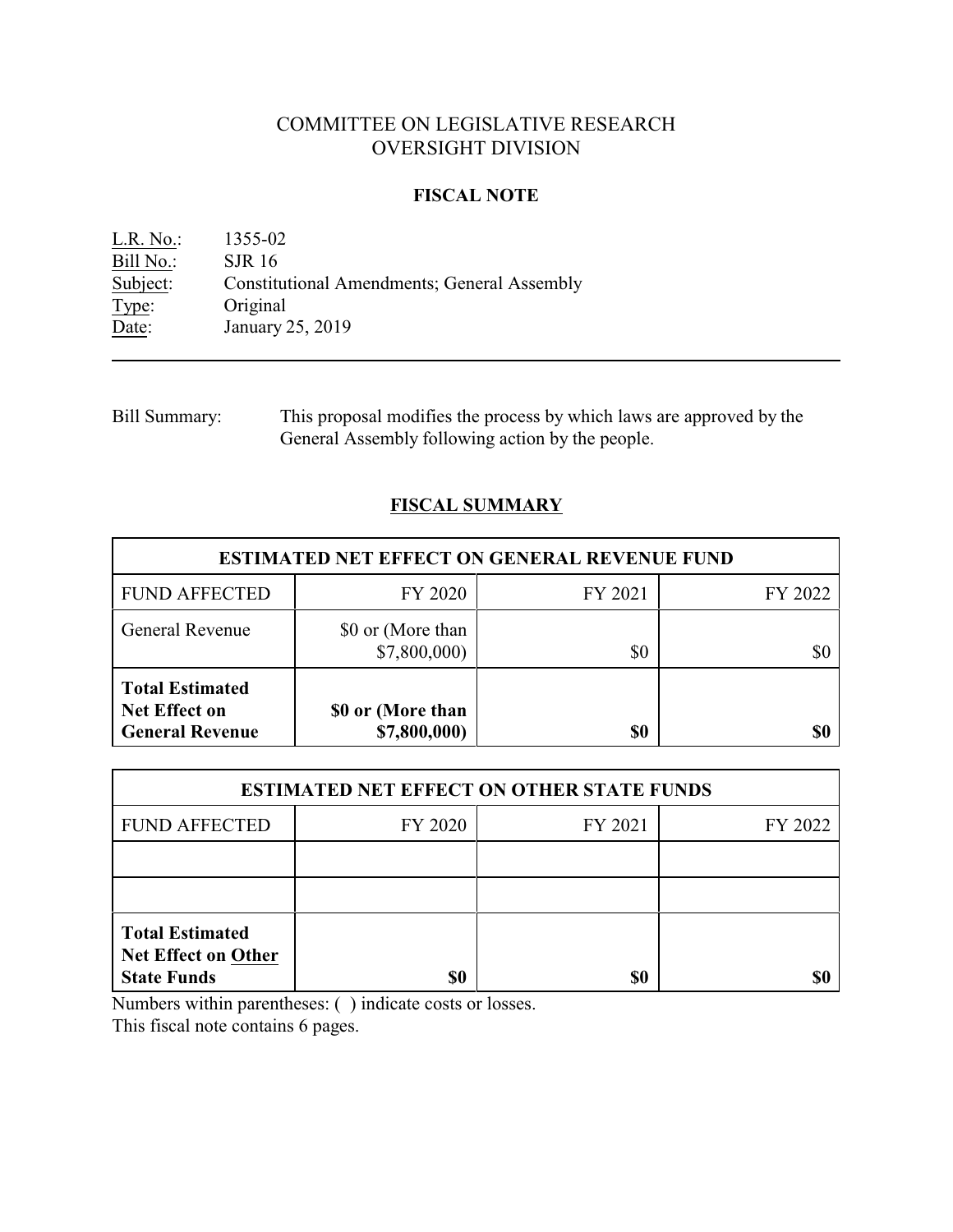L.R. No. 1355-02 Bill No. SJR 16 Page 2 of 6 January 25, 2019

| <b>ESTIMATED NET EFFECT ON FEDERAL FUNDS</b>                        |         |         |         |  |  |
|---------------------------------------------------------------------|---------|---------|---------|--|--|
| <b>FUND AFFECTED</b>                                                | FY 2020 | FY 2021 | FY 2022 |  |  |
|                                                                     |         |         |         |  |  |
|                                                                     |         |         |         |  |  |
| <b>Total Estimated</b><br>Net Effect on All<br><b>Federal Funds</b> | \$0     | \$0     |         |  |  |

| <b>ESTIMATED NET EFFECT ON FULL TIME EQUIVALENT (FTE)</b>    |         |         |         |  |  |
|--------------------------------------------------------------|---------|---------|---------|--|--|
| <b>FUND AFFECTED</b>                                         | FY 2020 | FY 2021 | FY 2022 |  |  |
|                                                              |         |         |         |  |  |
|                                                              |         |         |         |  |  |
| <b>Total Estimated</b><br><b>Net Effect on</b><br><b>FTE</b> |         |         |         |  |  |

 $\boxtimes$  Estimated Net Effect (expenditures or reduced revenues) expected to exceed \$100,000 in any of the three fiscal years after implementation of the act.

| <b>ESTIMATED NET EFFECT ON LOCAL FUNDS</b>            |     |     |  |  |  |
|-------------------------------------------------------|-----|-----|--|--|--|
| FY 2020<br><b>FUND AFFECTED</b><br>FY 2021<br>EV 2027 |     |     |  |  |  |
| <b>Local Government</b>                               | \$0 | \$0 |  |  |  |

\* Transfer out and transfer in net to zero.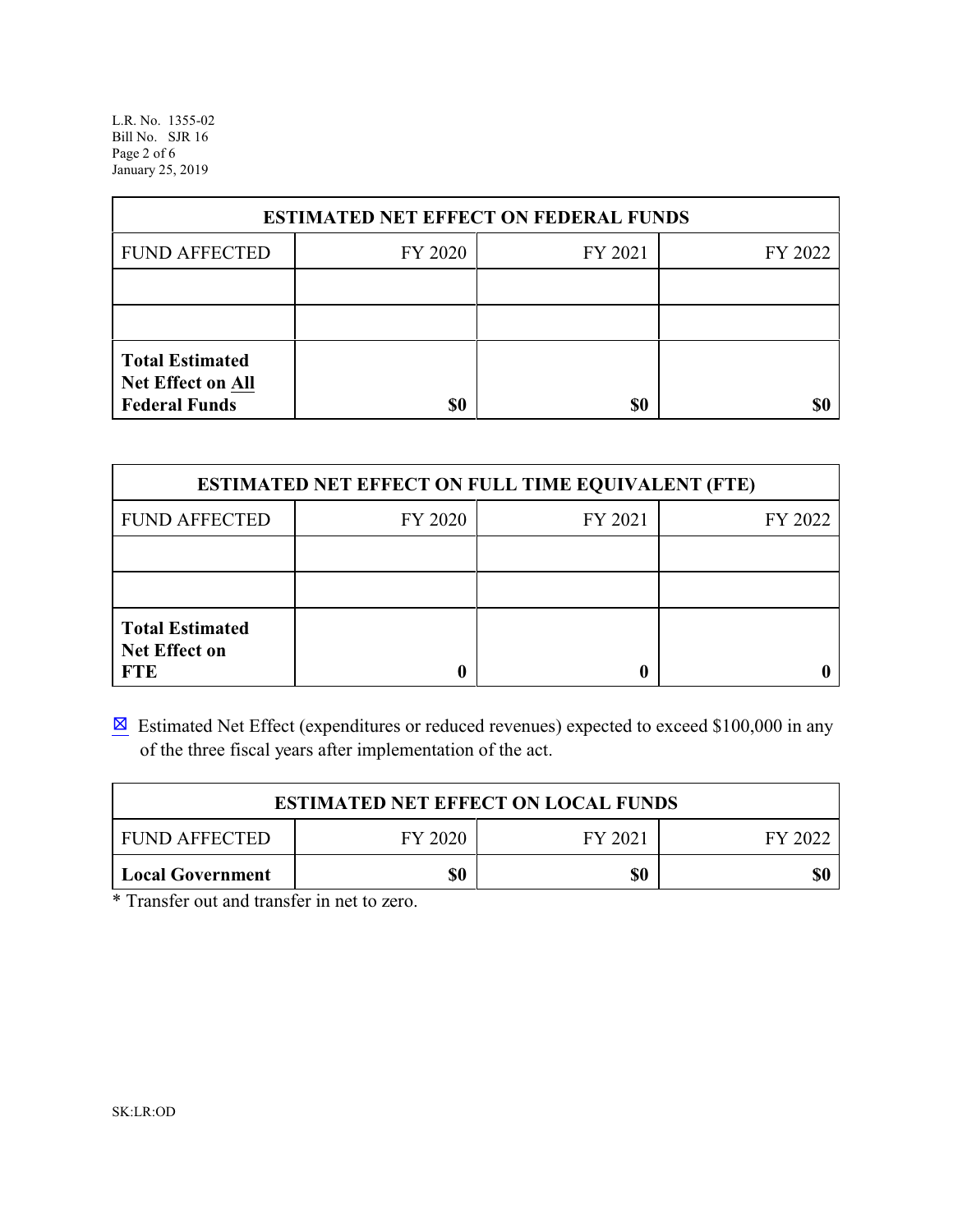L.R. No. 1355-02 Bill No. SJR 16 Page 3 of 6 January 25, 2019

#### **FISCAL ANALYSIS**

#### ASSUMPTION

Officials at the **Office of the Secretary of State** (**SOS**) assume each year, a number of joint resolutions that would refer to a vote of the people a constitutional amendment and bills that would refer to a vote of the people the statutory issue in the legislation may be considered by the General Assembly.

Unless a special election is called for the purpose, Joint Resolutions proposing a constitutional amendment are submitted to a vote of the people at the next general election. Article XII section 2(b) of the Missouri Constitution authorizes the governor to order a special election for constitutional amendments referred to the people. If a special election is called to submit a Joint Resolution to a vote of the people, §115.063.2, RSMo, requires the state to pay the costs. The cost of the special election has been estimated to be \$7.8 million based on the cost of the 2016 Presidential Preference Primary.

The SOS is required to pay for publishing in local newspapers the full text of each statewide ballot measure as directed by Article XII, Section 2(b) of the Missouri Constitution and Section 116.230-116.290, RSMo. Funding for this item is adjusted each year depending upon the election cycle. A new decision item is requested in odd numbered fiscal years and the amount requested is dependent upon the estimated number of ballot measures that will be approved by the General Assembly and the initiative petitions certified for the ballot. In FY 2014, the General Assembly changed the appropriation so that it was no longer an estimated appropriation.

In FY19, over \$5.8 million was spent to publish the full text of the measures for the August and November elections. The SOS estimates \$65,000 per page for the costs of publications based on the actual cost incurred for the one referendum that was on the August 2018 ballot.

The SOS will continue to assume, for the purposes of this fiscal note, that it should have the full appropriation authority it needs to meet the publishing requirements. Because these requirements are mandatory, we reserve the right to request funding to meet the cost of our publishing requirements if the Governor and the General Assembly again change the amount or continue to not designate it as an estimated appropriation.

**Oversight** has reflected in this fiscal note, the state potentially reimbursing local political subdivisions the cost of having this joint resolution voted on during a special election in fiscal year 2020. This reflects the decision made by the Joint Committee on Legislative Research, that the cost of the elections should be shown in the fiscal note. The next scheduled statewide primary election is in August 2020 and the next scheduled general election is in November 2020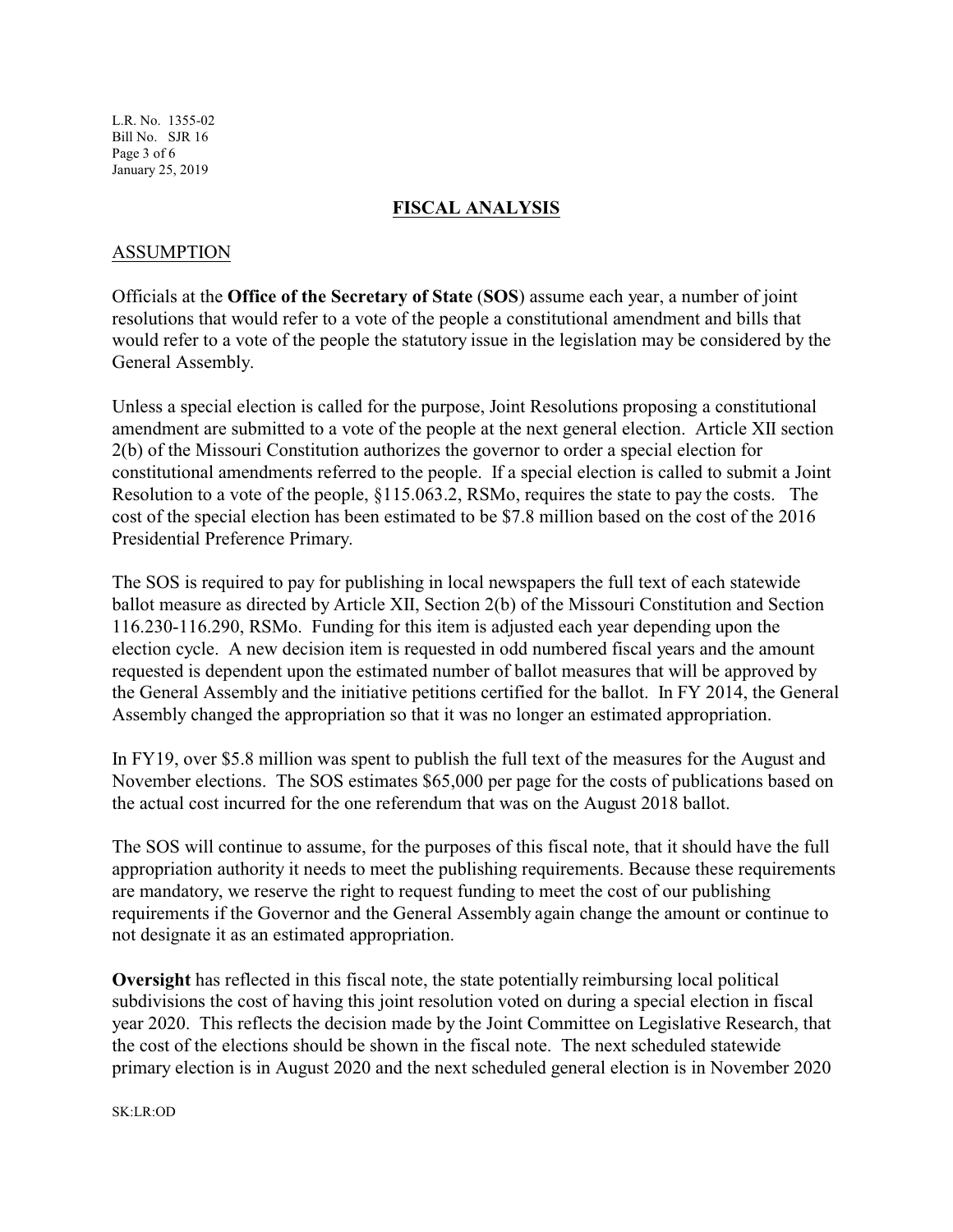L.R. No. 1355-02 Bill No. SJR 16 Page 4 of 6 January 25, 2019

#### ASSUMPTION (continued)

(FY 2021 for both). It is assumed the subject within this proposal could be on one of these ballots; however, it could also be on a special election called for by the Governor. Therefore, Oversight will reflect a potential election cost reimbursement to local political subdivisions in FY 2020.

Officials from the **Missouri Senate** and **Missouri House of Representatives** both assume the proposal will have no fiscal impact on their respective organizations.

**Oversight** notes that the Missouri Senate and Missouri House of Representatives have stated the proposal would not have a direct fiscal impact on their organizations. Oversight does not have any information to the contrary. Therefore, Oversight will reflect a zero impact on the fiscal note.

| <b>ESTIMATED NET EFFECT TO THE</b><br><b>GENERAL REVENUE FUND</b>                                                                   | \$0 or (More<br>than<br>\$7,800,000) | <u>\$0</u> | \$0     |
|-------------------------------------------------------------------------------------------------------------------------------------|--------------------------------------|------------|---------|
| Transfer Out - SOS - reimbursement of<br>local election authority election costs if a<br>special election is called by the Governor | \$0 or (More<br>than<br>\$7,800,000) | \$0        | \$0     |
| FISCAL IMPACT - State Government<br><b>GENERAL REVENUE FUND</b>                                                                     | FY 2020<br>$(10 \text{ Mo.})$        | FY 2021    | FY 2022 |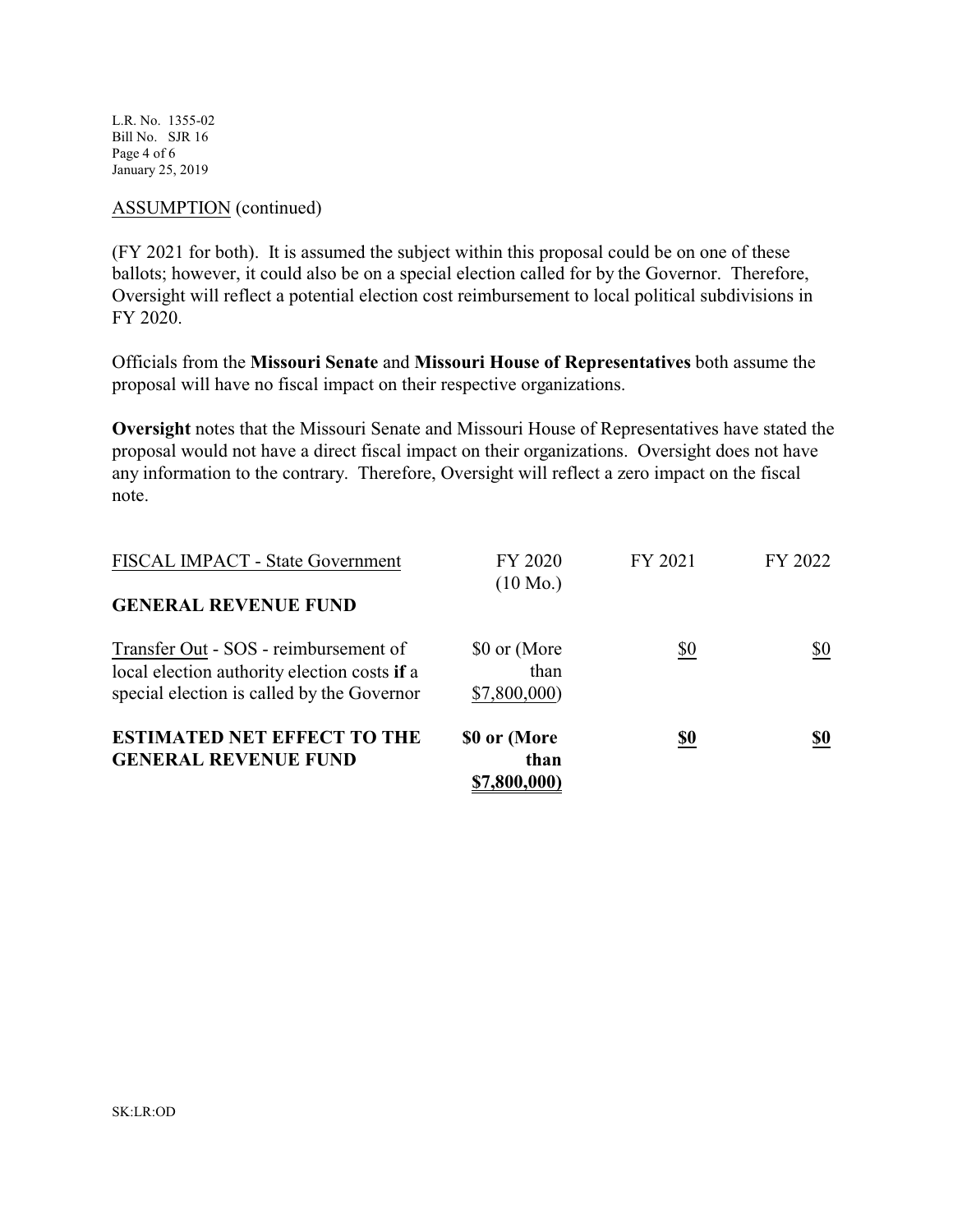L.R. No. 1355-02 Bill No. SJR 16 Page 5 of 6 January 25, 2019

| FISCAL IMPACT - Local Government                                                                                     | FY 2020<br>$(10 \text{ Mo.})$        | FY 2021    | FY 2022    |
|----------------------------------------------------------------------------------------------------------------------|--------------------------------------|------------|------------|
| <b>LOCAL POLITICAL SUBDIVISIONS</b>                                                                                  |                                      |            |            |
| Transfer In - Local Election Authorities -<br>reimbursement of election costs by the<br>State for a special election | \$0 or More<br>than<br>\$7,800,000   | \$0        | \$0        |
| Costs - Local Election Authorities - cost<br>of a special election if called for by the<br>Governor                  | \$0 or (More<br>than<br>\$7,800,000) | \$0        | \$0        |
| <b>ESTIMATED NET EFFECT ON</b><br><b>LOCAL POLITICAL SUBDIVISIONS</b>                                                | <u>\$0</u>                           | <u>\$0</u> | <u>\$0</u> |

#### FISCAL IMPACT - Small Business

No direct fiscal impact to small businesses would be expected as a result of this proposal.

## FISCAL DESCRIPTION

Modifies the process by which laws are approved by the general assembly following action by the people.

This legislation is not federally mandated, would not duplicate any other program and would not require additional capital improvements or rental space.

#### SOURCES OF INFORMATION

Office of the Secretary of State Missouri House of Representatives Missouri Senate

hope Rive

Kyle Rieman Ross Strope

Director Assistant Director January 25, 2019 January 25, 2019

SK:LR:OD